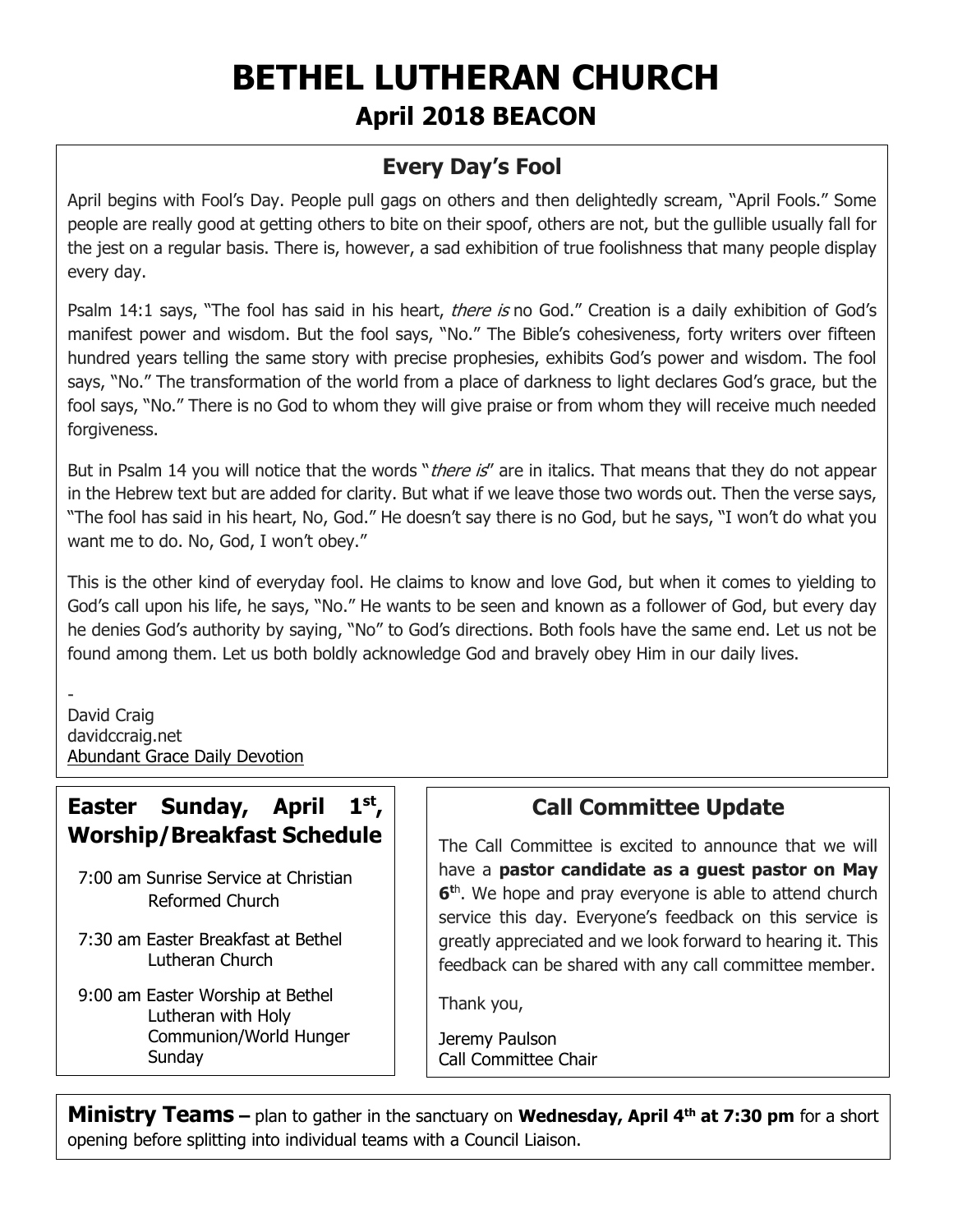# **March 14, 2018 Church Council Minutes**

(to be reviewed at the April Council meeting)

**Present:** Dan Frey, Stacy Palmer, Allen Redman, Darla Drewelow, Marilyn Ingalls, Bruce Simon, JoAnne Schwarz, Michelle Krohn

**Approval of the Agenda:** Motion made by JoAnne Schwarz, 2nd by Marilyn Ingalls **Approval of the Minutes:** Motion made by Bruce Simon, 2<sup>nd</sup> by Darla Drewelow Approval of the Treasurer's Report: Motion made by Bruce Simon, 2<sup>nd</sup> by Marilyn Ingalls **Ministry Team Reports:** 

- Children & Youth Ministry Team Several students are interested in church camp. A final count will be determined and council will discuss camp further at next meeting.
- Outreach & Fellowship Ministry Team Outreach and Fellowship Teams were combined. The lending library is available and ready to use. The prayer chain is being revamped. CD player has been donated.
- Property Ministry Team Downspouts and screens need cleaning. Filters will be replaced for A/C blower unit and some loose trim needs repair.
- Worship & Music Ministry Team Music and hymns are selected through the rest of the year.
- Social Concerns Ministry Team Next project will be Relay for Life. The committee discussed not having a team to walk this year, but council found importance surrounding the need for a team to represent Bethel. Fundraising efforts include: Root Beer Floats in June, selling luminarias, taking donations and silent auction items. Noisy nickels will go towards Relay for Life.
- Missions/Benevolence Ministry Team Discussions surrounding bringing all benevolence current from remaining 2017 to 2018. Suggestions were presented to council locally for A-P Food Pantry, Timothy Christian School, Statewide to Cedar Valley Hospice, Ronald McDonald House of Eastern Iowa & Western Illinois, Nationally to LCMC – Disaster Assistance Fund and Gospel for Asia. Motion to approve by Bruce Simon, 2<sup>nd</sup> Michelle Krohn.

#### **Old Business:**

- 1. Post cards for Palm Sunday & Easter Sunday update Costs presented for printing and postage were higher than expected. We will instead run ads in the Eclipse for Palm Sunday and Easter. Motion to approve by Allen Redman, 2<sup>nd</sup> Joanne Schwarz.
- 2. Sanctuary lighting update Costs to upgrade all lighting and lift rental exceeded \$8,400. Motion to pick up 4 lights for replacing in the church first to ensure proper lighting will be provided by Michelle Krohn, 2nd Marilyn Ingalls.
- 3. Purchase set of Pastor Craig's books for church library \$150 for full set of books, with proceeds benefiting youth was approved from Memorial Fund. Motion by Allen Redman, 2<sup>nd</sup> Marilyn Ingalls.
- 4. Committee Team Restructure Outreach and Fellowship teams were combined.

#### **New Business:**

- 1. Easter Sunday breakfast Diane Buss is willing to cater. JoAnne Schwarz will be checking with Thrivent for funding to offset breakfast catering. Breakfast will be served from 7:30-8:30 with proceeds going to Bethel Lutheran Property Committee. Motion by Bruce Simon, 2<sup>nd</sup> Michelle Krohn.
- 2. Prospective Pastor's Service 5/6/18 Motion to approve service from prospective pastor by Call Committee for May 6 by Darla Drewelow, 2nd JoAnne Schwarz.
- 3. Approve Pastor's vacation Pastor requested vacation April 15 and May 20. Motion to approve by Marilyn Ingalls, 2<sup>nd</sup> Darla Drewelow.
- 4. Approval of Pastor's health insurance A small increase of just over \$15/mo was applied to insurance. Motion to approve by Bruce Simon, 2<sup>nd</sup> Stacy Palmer.

**Closing Prayer/The Lord's Prayer:** Motion to adjourn the meeting by Allen Redman, 2nd by Darla Drewelow.

**April Communion Assistants:** Bruce Simon, Marilyn Ingalls **May Communion Assistants:** Dan Frey & JoAnne Schwarz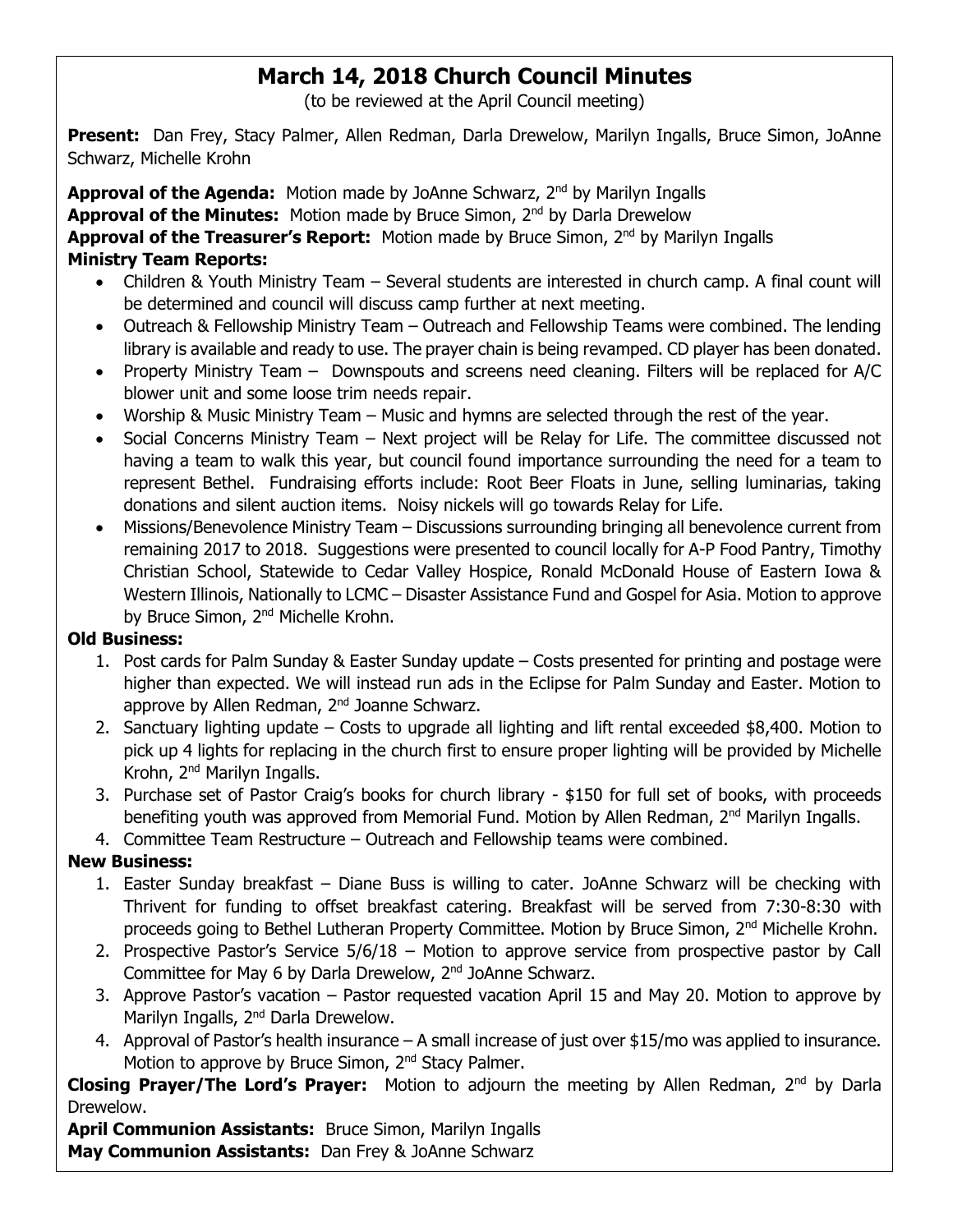# **Family Devotions for April**

#### **Good Thinking!**

Bible Verse: ". . . whatever is true, whatever is honorable, whatever is just, whatever is pure, whatever is lovely, whatever is gracious, if there is any excellence, if there is anything worthy of praise, think about these things." Philippians 4:8

"He is Risen! He is Risen, indeed! There's no greater joy for a Christian than to hear these words on Easter Sunday. Our Savior, Jesus Christ, is alive! He conquered death, so those who believe in Him will also rise from death into eternal life. Paul writes in Philippians that we should think about things worthy of praise. Easter is a perfect time to change our thinking!

**E** – Enjoy sharing uplifting stories with your family that happen at school, at work, or in the world.

- **A –** Awaken each morning with a smile and a word of praise!
- **S –** Study a book of the Bible this month Philippians maybe?
- **T –** Talk about the many blessings God has given you and your family.
- **E –** Express love, joy, graciousness with one another and see if it's contagious.
- **R –** Remember to praise and glorify God for His wonderful gift of salvation!

Pray:Dear Heavenly Father, help us think about the good things that come from you and give us the desire to share them with others. Amen.

## **Organized Prayer for Bethel Families**

**WEEK OF APRIL 1 –** Joe & Christina (Tjebkes) Edwards & Sloan, Aaron & Angie Ellermann, & Riley, & Ryan Bixby, Vada Luhring, Jim & Eileen Lupkes, Ken & Beth VanLengen, Carol Warneke

**WEEK OF APRIL 8 –** Alex & Monica Bixby, Derek & Jill Etjen, Trevor & Ellie, Thomas & Sara Mann, Nora, Ava & Corryn, Lance & Kim (Knock) Marlette, Kaitlin & Erica, Maxine Wahl

**WEEK OF APRIL 15 –** Bob & Brenda Everts, Mary Fink, Terry & Janet Mennen, George Miller, Leona Walbaum, Kory & Deb Walters

**WEEK OF APRIL 22 –** Dan & Kay Frey, Courtney & Tiffany, Justin & Tessa (Gerloff) Matherly & Noah, Darwin & Peggy Miller, Lee Walters, Eric & Becky (Walters) Simmons, Ben Frieling

**WEEK OF APRIL 29 –** Donald (Butch) Geertsema, Dennis & Bonnie Gerloff, Guy Gerloff, Dennis Muller, Amber & Ian, Samantha (Muller) Wiegmann, Tripp & Hayden, Kirk & Suzanne (Gerloff) Neuroth, Connor, Melea & Nick, Jann Wiegmann, Meri Jo Wiese, Tyler & Nichole

CUT HERE--------------------------------------------------------------------------------------------------CUT HERE

#### **Prayer Chain Update**

We are updating the Prayer Chain Lists this month. If you would like to join us, please fill out the form below and return it to the church by April 25, 2018.

Name:

I would prefer receiving notices by (please check one):

 $\Box$  email, my email address is  $\Box$ 

**OR**

phone, my phone number is  $\Box$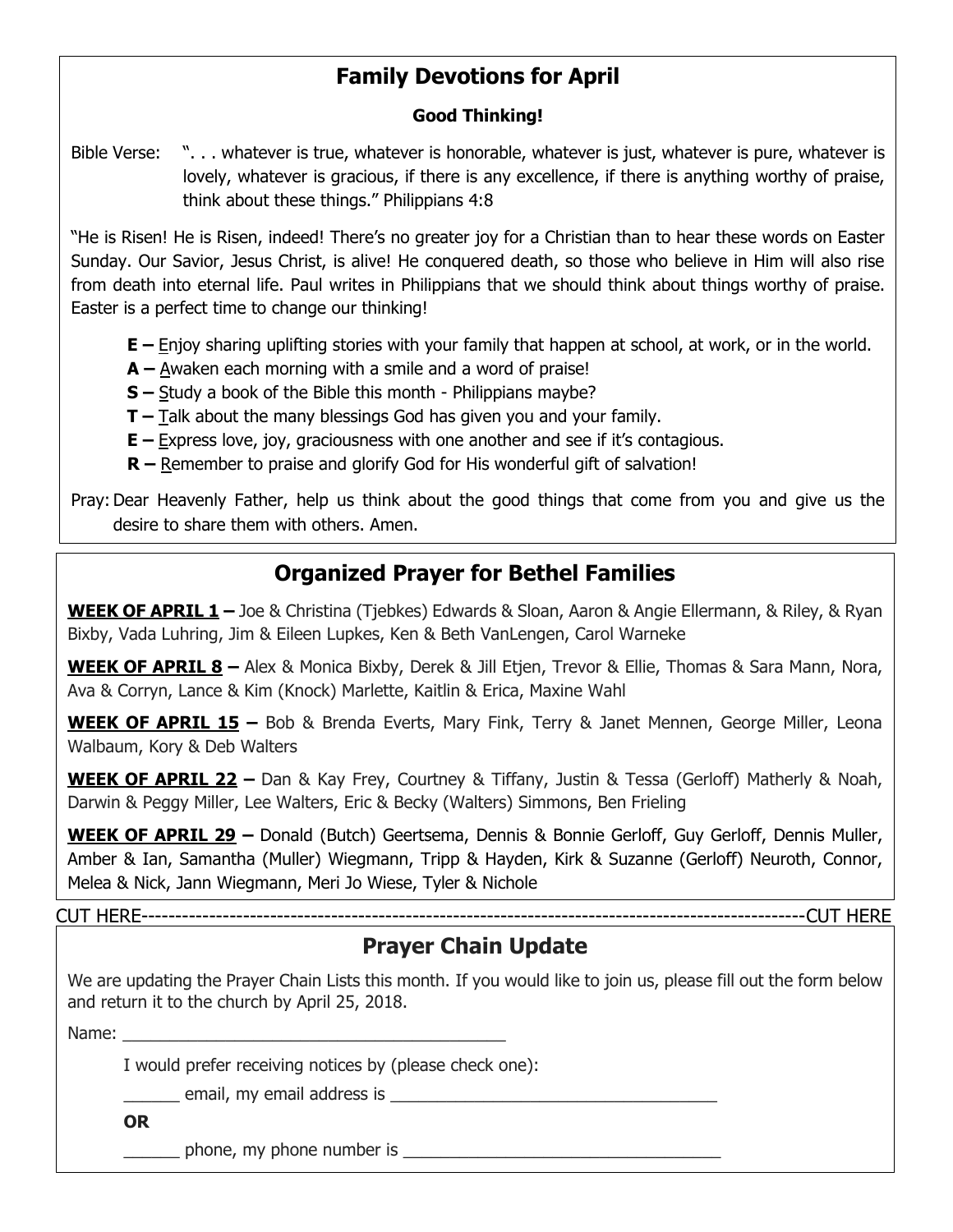#### **April Bible Reading Schedule**

April 1, Sun: Exodus 13

April 2, Mon: I Kings 14:19-31, Hebrews 11:1-16, Jer. 20 Tuesday: I Kings 15:1-15, Heb. 11:17-29, Jer. 21 Wednesday: I Kings 15:16-34, Heb. 11:30-40, Jer. 22:1-12 Thursday: I Kings 16:1-14, Heb. 12:1-11, Jer. 22:13-30 Friday: I Kings 16:15-34, Heb. 12:12-29, Jer. 23:1-20 Saturday: I Kings 17, Heb. 13, Jer. 23:21-40 Sunday: Exodus 14 April 9, Mon: I Kings 18:1-16, II Peter 1:1-11, Jer. 24 Tuesday: I Kings 18:17-29, II Pet. 1:12-21, Jer. 25:1-14 Wednesday: I Kings 18:30-46, II Pet. 2:1-11, Jer. 25:15-29 Thursday: I Kings 19, II Pet. 2:12-22, Jer. 25:30-38 Friday: I Kings 20:1-13, II Peter 3, Jer. 26:1-11 Saturday: I Kings 20:14-29, Leviticus 1, Jer. 26:12-24 Sunday: Exodus 15 April 16, Mon: I Kings 20:30-43, Leviticus 2, Jer. 27:1-11 Tuesday: I Kings 21:1-14, Lev. 3, Jer. 27:12-22 Wednesday: I Kings 21:15-29, Lev. 4:1-21, Jer. 28 Thursday: I Kings 22:1-16, Lev. 4:22-35, Jer. 29:1-20 Friday: I Kings 22:17-36, Lev. 5, Jer. 29:21-32 Saturday: I Kings 22:37-53, Lev. 6:1-13, Jer. 30 Sunday: Exodus 16 April 23, Mon: II Kings 1, Leviticus 6:14-30, Jer. 31:1-20 Tuesday: II Kings 2:1-11, Lev. 7:1-18, Jer. 31:21-40 Wednesday: II Kings 2:2-25, Lev. 7:19-38, Jer. 32:1-15 Thursday: II Kings 3:1-12, Lev. 8:1-17, Jer. 32:16-25 Friday : II Kings 3:13-27, Lev. 8:18-36, Jer. 32:26-44 Saturday: II Kings 4:1-17, Lev. 9, Jer. 33:1-13 Sunday: Exodus 17 April 30, Mon: II Kings 4:18-31, Lev. 10, Jer. 33:14-26

#### **BLCW Spring Meeting/Brunch**

Spring is almost here, that means it's time for our spring BLCW meeting. It is set for **April 15th, following worship** service. We will be having brunch. All women of Bethel are members of the BLCW. We will have a sign-up sheet on the bulletin board. Hope to see everyone on Sunday, April 15th.

#### **Showing We Care**

There are many people who might benefit from a home-cooked meal(s) provided by members of our congregation. They may be recovering from surgery or illness, having treatments, coping with the loss of a loved one, etc. If you know of someone who could use our help  $-$  or  $-$  if you are able to help, please contact Janet (319- 269-9674), Jenny (319-269-2578), or Sharleen (319-414-7409).

#### **Fellowship Following Worship**

Please see the sign-up sheet on the bulletin board to volunteer to make coffee and bring treats for fellowship following worship for a Sunday in April. A separate sign-up sheet will be posted for future months. Thank you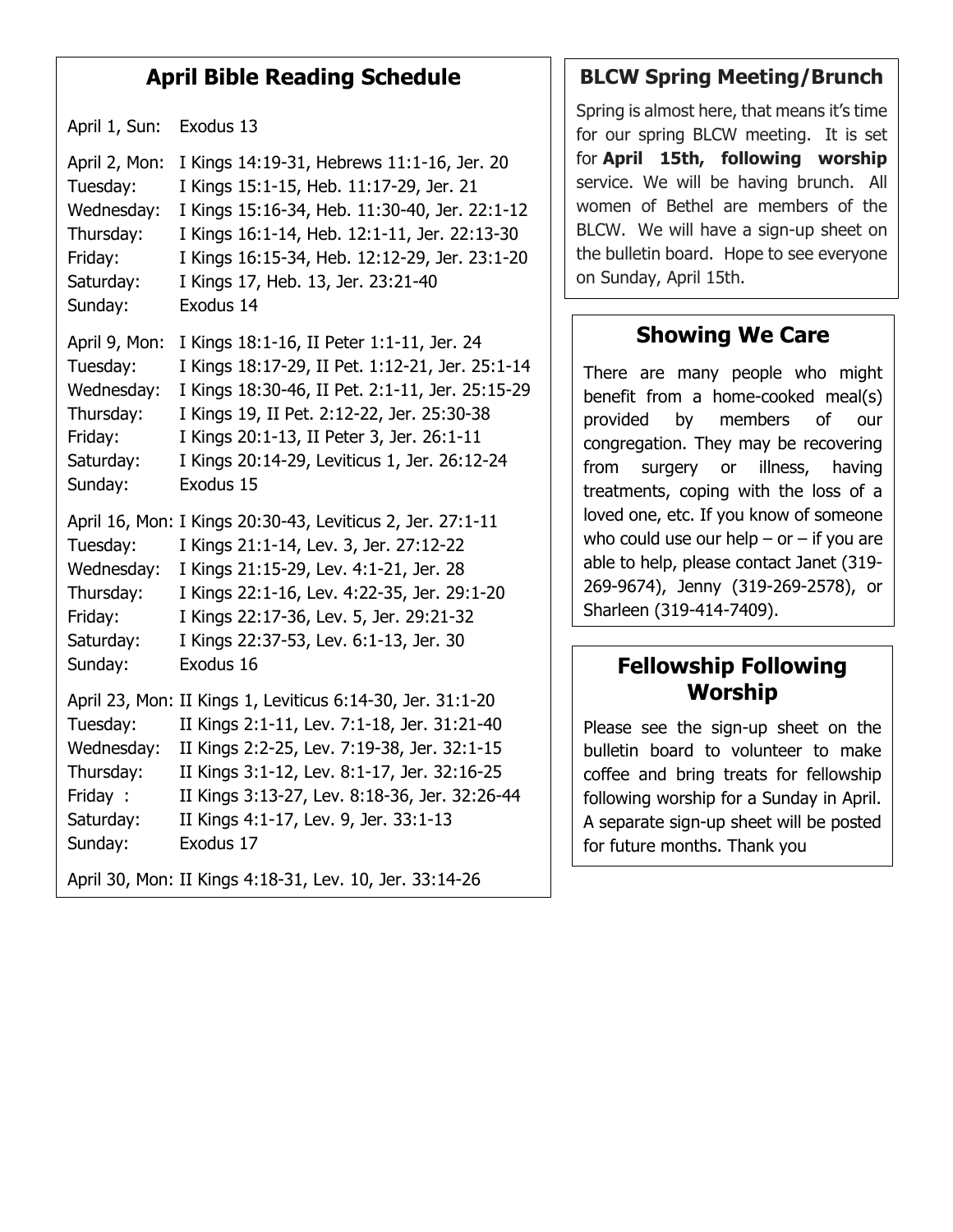#### Worship Assistant Schedule for April--Worship Service 9:00 a.m.

|                          | <b>April 1</b>                             | <b>April 8</b>              | April 15                | <b>April 22</b>       | <b>April 29</b>            |  |  |  |
|--------------------------|--------------------------------------------|-----------------------------|-------------------------|-----------------------|----------------------------|--|--|--|
| <b>USHERS</b>            | Dennis & Bonnie<br>Gerloff                 | <b>Ushers Needed</b>        | <b>Ushers Needed</b>    | <b>Ushers Needed</b>  | <b>Ushers Needed</b>       |  |  |  |
| ORGANISTS/PIANISTS       | Janet Mennen/Sharleen Hubbard/Jacque Craig |                             |                         |                       |                            |  |  |  |
| <b>ALTAR GUILD</b>       | Carol Chapman/Bonnie Gerloff               |                             |                         |                       |                            |  |  |  |
| <b>GREETERS</b>          | Terry & Darla<br><b>Drewelow</b>           | Dennis & Karol<br>Ellermann | Jeff & Diane<br>Johnson | Dale & Candy<br>Krohn | Dave & Sharleen<br>Hubbard |  |  |  |
| <b>LECTORS</b>           | Pam Jacobson                               | Jim Schwarz                 | <b>Steve Brouwer</b>    | Dave Hubbard          | Darla Drewelow             |  |  |  |
| <b>LITURGISTS</b>        | <b>Bonnie Gerloff</b>                      | JoAnne Schwarz              | <b>Terry Mennen</b>     | Sharleen Hubbard      | Hymn Sing                  |  |  |  |
| <b>ACOLYTES</b>          | Ava Mann<br>Corryn Mann                    | Evan Palmer                 | Devin Bernard           | Gavin Bernard         | Ava Mann                   |  |  |  |
| <b>COMMUNION</b>         | Marilyn Ingalls                            |                             | Marilyn Ingalls         |                       |                            |  |  |  |
| <b>ASSISTANTS</b>        | <b>Bruce Simon</b>                         |                             | <b>Bruce Simon</b>      |                       |                            |  |  |  |
| <b>COFFEE FELLOWSHIP</b> |                                            |                             |                         |                       |                            |  |  |  |
| <b>SOUND SYSTEM</b>      | Carol Chapman/Allen Redman                 |                             |                         |                       |                            |  |  |  |

#### March Summary of Attendance and Financial Contributions

| <b>Attendance</b> | <b>Bene./Mission</b> | <b>Current</b> | <b>Building Maintenance</b> |  |  |  |
|-------------------|----------------------|----------------|-----------------------------|--|--|--|
| 63/30             | \$158.20             | \$2,242.82     | \$0.00                      |  |  |  |
| 54/34             | \$118.60             | \$1,772.40     | \$0.00                      |  |  |  |
| 69/37             | \$188.40             | \$2,175.65     | \$0.00                      |  |  |  |
| 69                | \$165.55             | \$2,204.98     | \$0.00                      |  |  |  |
|                   | \$1,790.96           | \$24,280.54    | \$0.00                      |  |  |  |
|                   |                      |                |                             |  |  |  |

## **April Birthdays**

1 – April Schrage 16 – Julie Dudley, Chelsie Luhring 27 – Lisa Luhring

 $\overline{a}$ 

- -
- 
- 6 Joyce Hoffman 23 Larry Chapman
- 
- 2 Pam Jacobson 21 Irene Senne 28 Pam Dohrn, Megan Luhring
- 5 Roger Renken 22 Sharleen Hubbard 30 Rebecca Simmons

#### **April Anniversaries**

12 – Darwin & Peggy Miller (49)

26 – Jeremy & Brooke Paulson (10)

# **Wilma Schultz address** in Ackley is:

502 Butler Street, Room 7 Ackley, IA 56601